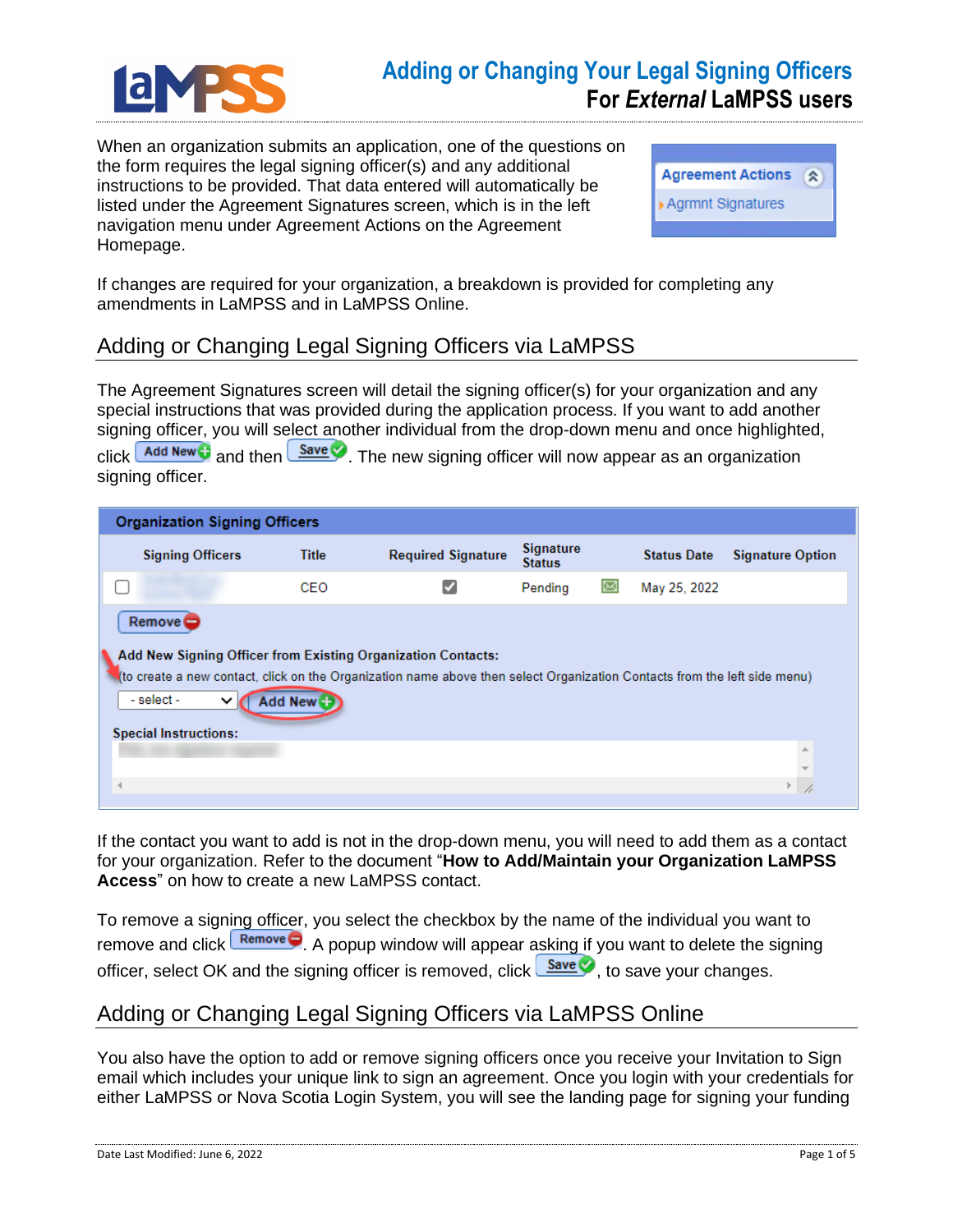

agreement. You received this email since the agreement is now approved, and it is ready for signatures.

Below the **Start now >** button, you have the option of viewing the list of Legal Signing Officers for the agreement.

| NOVA <sup>'S</sup><br>Search NovaScotia.ca<br>Sign your funding agreement for Co-op Education Incentive<br><b>Youth Initiatives</b><br>Labour, Skills and Immigration | Q |
|-----------------------------------------------------------------------------------------------------------------------------------------------------------------------|---|
|                                                                                                                                                                       |   |
|                                                                                                                                                                       |   |
|                                                                                                                                                                       |   |
|                                                                                                                                                                       |   |
|                                                                                                                                                                       |   |
| <b>Agreement ID</b>                                                                                                                                                   |   |
| Signing your funding agreement                                                                                                                                        |   |
| Your funding agreement for<br>has been approved!                                                                                                                      |   |
| The funding agreement is now ready for signature. You can sign this funding agreement by clicking the Start now button.                                               |   |

When you click 'Would you like to see the list of Legal Signing Officers for this agreement?,' the following data is displayed for the signing officers.

| Would you like to see the list of Legal Signing Officers for this funding agreement? - |              |                           |                         |                    |                         |  |  |
|----------------------------------------------------------------------------------------|--------------|---------------------------|-------------------------|--------------------|-------------------------|--|--|
| <b>Legal Signing Officers from</b>                                                     |              |                           |                         |                    |                         |  |  |
| <b>Signing Officer</b>                                                                 | <b>Title</b> | <b>Signature Required</b> | <b>Signature Status</b> | <b>Status Date</b> | <b>Signature Option</b> |  |  |
|                                                                                        |              | Yes                       | Pending                 | May 25, 2022       |                         |  |  |
| Would you like to make changes to this list?                                           |              |                           |                         |                    |                         |  |  |
| <b>Legal Signing Officers from Youth Initiatives</b>                                   |              |                           |                         |                    |                         |  |  |
| <b>Signing Officer</b>                                                                 |              | Title                     | <b>Signature Status</b> | <b>Status Date</b> | <b>Signature Option</b> |  |  |
|                                                                                        |              | Officer                   | Pending                 | May 25, 2022       |                         |  |  |
|                                                                                        |              |                           |                         |                    |                         |  |  |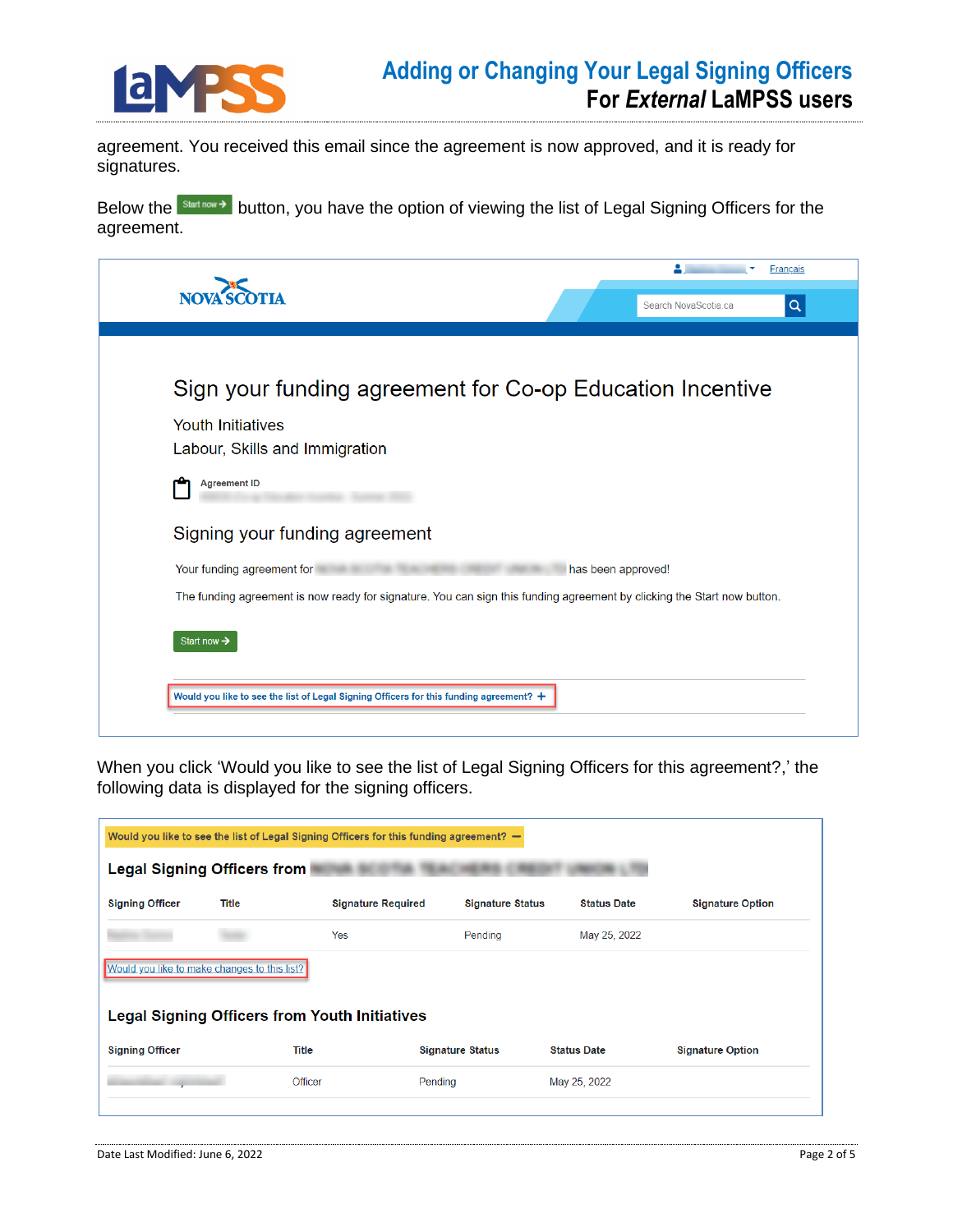

## **Adding or Changing Your Legal Signing Officers For** *External* **LaMPSS users**

To change the Legal Signing Officers for your organization, click on the "Would you like to make changes to this list?'. You will then be navigated to a LaMPSS Online page that displays a list of all Legal Signing Officers for the agreement. You have the option to edit or remove a current signing officer or Add a Legal Signing Officer for the current agreement.

|                             |                                | Sign your funding agreement for Co-op Education Incentive                                        |                       |
|-----------------------------|--------------------------------|--------------------------------------------------------------------------------------------------|-----------------------|
| <b>Youth Initiatives</b>    | Labour, Skills and Immigration |                                                                                                  |                       |
| <b>Agreement ID</b>         |                                |                                                                                                  |                       |
|                             | <b>Legal Signing Officers</b>  |                                                                                                  |                       |
|                             |                                | Please provide the list of legal signing officers authorized to sign a legal agreement.          |                       |
| <b>Title</b>                | <b>Name</b>                    | <b>Signature Mandatory</b>                                                                       |                       |
|                             |                                | Yes                                                                                              | Edit<br>Remove        |
| + Add Legal Signing Officer |                                |                                                                                                  |                       |
| <b>Signature Conditions</b> |                                | How many and what combination of the above persons' signatures are required on a legal document? |                       |
|                             |                                |                                                                                                  |                       |
|                             |                                |                                                                                                  |                       |
|                             |                                |                                                                                                  |                       |
|                             |                                |                                                                                                  |                       |
| <b>Back</b><br>Save         |                                |                                                                                                  | 27 of 4000 characters |

If no amendments are required, click save to return to the LaMPSS Online landing page.

To add a new signing officer, click "Add Legal Signing Officer,' the following window will appear where you can either select an existing contact for your organization or add a new contact. If you choose to add an existing contact for the organization, it will list all contacts that are currently active in LaMPSS for your organization.

If it is an existing contact for your organization, you can select them from the drop-down menu and select OK.

| Add Legal Signing Officer                                  | $\times$ |
|------------------------------------------------------------|----------|
| Select Existing Contact CAdd New Contact<br>$\blacksquare$ |          |
| Select a Signing Officer                                   |          |
| Select                                                     |          |
| <b>Select</b>                                              |          |
|                                                            |          |
|                                                            |          |
|                                                            |          |
|                                                            |          |
| Last name                                                  |          |
| Telephone                                                  |          |
| ###-###-####                                               |          |
| Email                                                      |          |
|                                                            |          |
| Doguized to airm the local Agreement                       |          |
| Cancel<br>Ok                                               |          |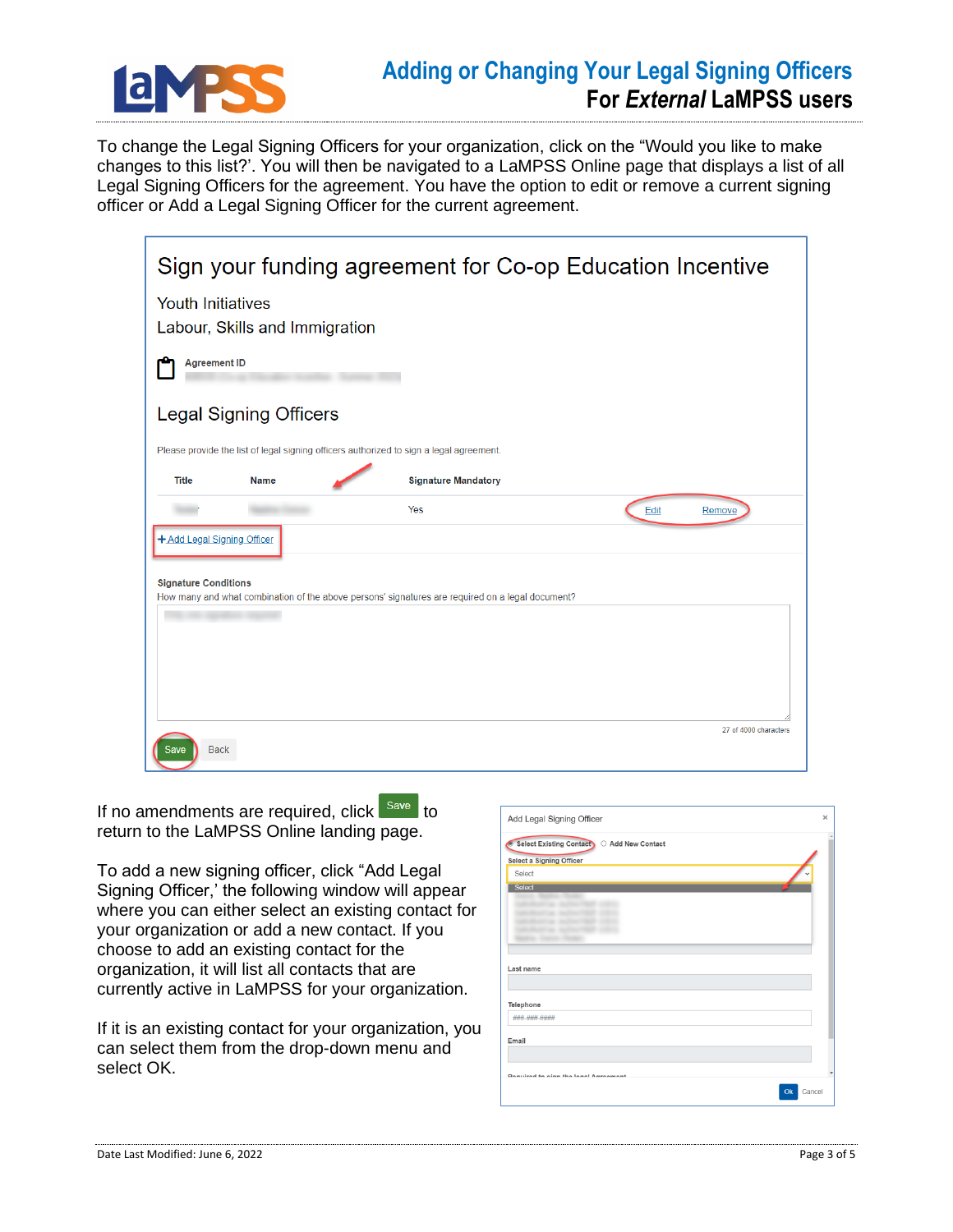

You also determine if the newly added signing officer is required to sign the agreement.

|               | Required to sign the legal Agreement |  |
|---------------|--------------------------------------|--|
| Select        |                                      |  |
| <b>Select</b> |                                      |  |
| Yes           |                                      |  |
| No            |                                      |  |
|               |                                      |  |

To add a new contact that is currently not listed for your organization, select 'Add New Contact' and enter the information for the individual. Once completed, click OK.

| Add Legal Signing Officer                    | $\times$ |
|----------------------------------------------|----------|
| ○ Select Existing Contact (◎ Add New Contact |          |
| Title                                        |          |
|                                              |          |
| First name                                   |          |
|                                              |          |
| Last name                                    |          |
| Telephone                                    |          |
| ###-###-####                                 |          |
| Email                                        |          |
| Required to sign the legal Agreement         |          |
| Select<br>$\checkmark$                       |          |
|                                              |          |
| Cancel<br>Ok                                 |          |

You will be navigated back to the Legal Signing Officers page where you will need to click on Save to lock in your changes.